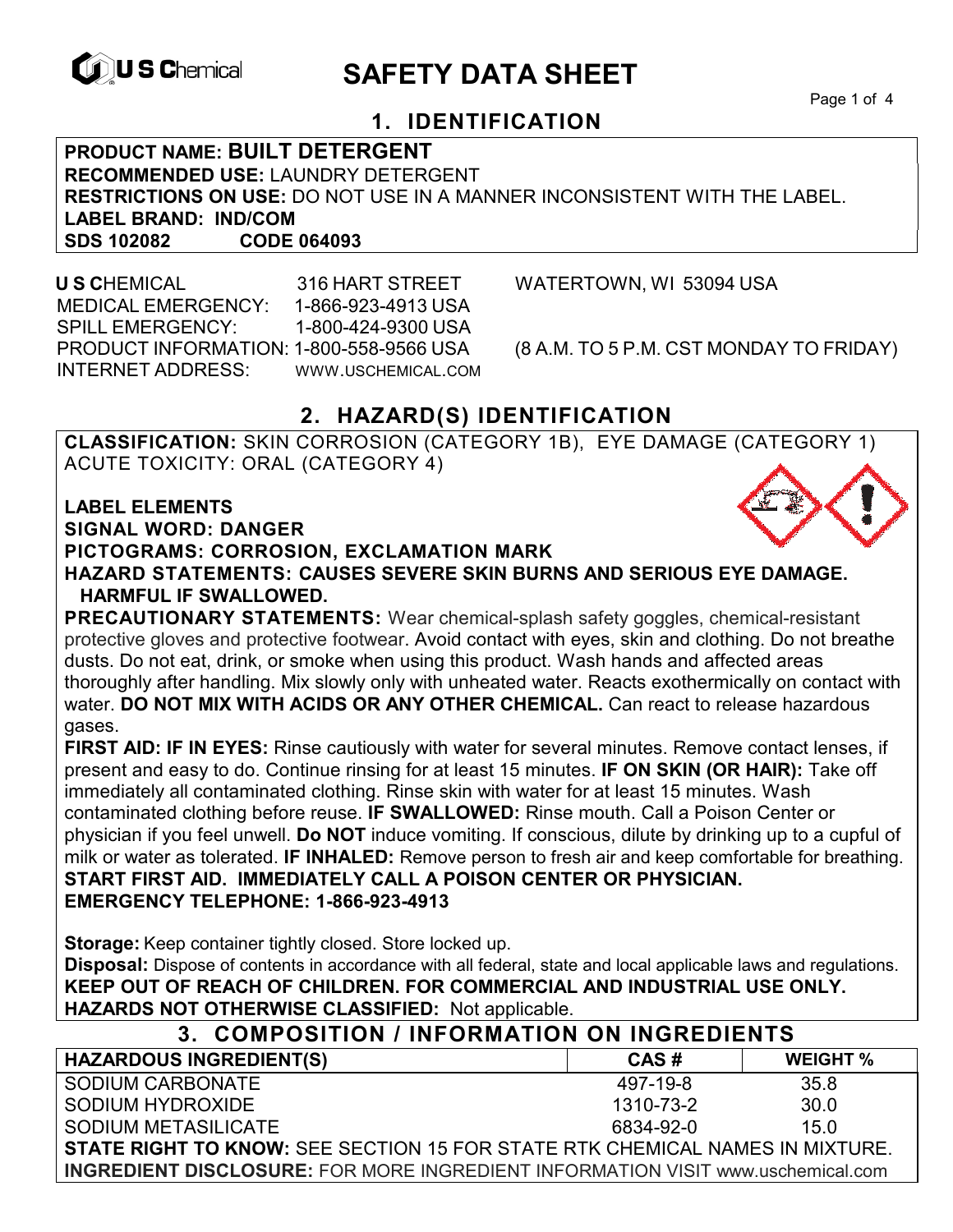## **4. FIRST-AID MEASURES** Page 2 of 4

**IF IN EYES:** RINSE CAUTIOUSLY WITH WATER FOR SEVERAL MINUTES. REMOVE CONTACT LENSES, IF PRESENT AND EASY TO DO. CONTINUE RINSING FOR AT LEAST 15 MINUTES. **IF ON SKIN (OR HAIR):** TAKE OFF IMMEDIATELY ALL CONTAMINATED CLOTHING. RINSE SKIN WITH WATER FOR AT LEAST 15 MINUTES. WASH CONTAMINATED CLOTHING BEFORE REUSE. **IF SWALLOWED:** RINSE MOUTH. **Do NOT** INDUCE VOMITING. IF CONSCIOUS, DILUTE BY DRINKING UP TO A CUPFUL OF MILK OR WATER AS TOLERATED. **IF INHALED:** REMOVE PERSON TO FRESH AIR AND KEEP COMFORTABLE FOR BREATHING. **START FIRST AID. IMMEDIATELY CALL A POISON CENTER OR PHYSICIAN. EMERGENCY TELEPHONE: 1-866-923-4913**

**MOST IMPORTANT SYMPTOMS / EFFECTS:** CAUSES SEVERE SKIN BURNS AND SERIOUS EYE DAMAGE. MAY CAUSE BLINDNESS WITHOUT IMMEDIATE FIRST AID. HARMFUL IF SWALLOWED. CAUSES BURNS AND SERIOUS DAMAGE TO MOUTH, THROAT AND STOMACH. CORROSIVE TO ALL BODY TISSUES.

**MEDICAL CONDITIONS AGGRAVATED:** NONE KNOWN.

**NOTE TO PHYSICIAN:** CALL 1-866-923-4913 FOR EXPOSURE MANAGEMENT ASSISTANCE.

## **5. FIRE-FIGHTING MEASURES**

**CHEMICAL HAZARDS:** CORROSIVE. NON-FLAMMABLE. **COMBUSTION PRODUCT HAZARDS:** OXIDES OF CARBON AND OTHER FUMES. **METHODS:** SELECT EXTINGUISHER AND METHODS BASED ON FIRE SIZE AND TYPE. **EQUIPMENT:** WEAR SCBA AND FULL PROTECTIVE GEAR AS CONDITIONS WARRANT. **NFPA RATING:** HEALTH-3/FLAMMABILITY-0/ INSTABILITY-1/SPECIAL HAZARD-N.AP. **SUITABLE EXTINGUISHERS:** WATER, DRY CHEMICAL, CO2 OR FOAM SUITABLE FOR FIRE. **UNSUITABLE EXTINGUISHERS:** NO RESTRICTIONS BASED ON CHEMICAL HAZARDS.

## **6. ACCIDENTAL RELEASE MEASURES**

**PERSONAL PRECAUTIONS:** EVACUATE UNPROTECTED PERSONNEL FROM AREA. WEAR PERSONAL PROTECTION INCLUDING RUBBER BOOTS. SEE SECTION 8. VENTILATE AREA IF NEEDED. BE CAREFUL NOT TO SLIP. WASH THOROUGHLY AFTER CLEAN-UP. **ENVIRONMENTAL PRECAUTIONS:** PREVENT SPILL FROM ENTERING DRAIN, STORM SEWER OR SURFACE WATERWAY. PREVENT WATER AND SOIL CONTAMINATION. **CLEAN-UP METHODS:** CAREFULLY SWEEP UP AND SHOVEL INTO DRY LABELED CONTAINERS WITHOUT RAISING DUST. MOVE CONTAINERS OUT OF SPILL AREA. AFTER SPILL COLLECTION, FLUSH AREA WITH WATER AND FOLLOW WITH NORMAL CLEAN-UP PROCEDURES.

## **7. HANDLING AND STORAGE**

**HANDLING:** FOLLOW ALL LABEL DIRECTIONS. INSTRUCT PERSONNEL ABOUT PROPER USE, HAZARDS, PRECAUTIONS, AND FIRST AID MEASURES. AVOID INHALATION, INGESTION, AND CONTACT WITH SKIN, EYES AND CLOTHING. DO NOT TASTE OR SWALLOW. REMOVE AND WASH CONTAMINATED CLOTHING AND FOOTWEAR BEFORE REUSE. PRODUCT RESIDUE MAY REMAIN IN EMPTY CONTAINERS. HANDLE CAREFULLY TO AVOID DAMAGING CONTAINER.

**STORAGE:** KEEP CONTAINER TIGHTLY CLOSED. STORE LOCKED UP. STORE AT AMBIENT TEMPERATURES IN A DRY AREA OUT OF DIRECT SUNLIGHT. ROTATE STOCK REGULARLY. KEEP AWAY FROM FOOD AND DRINK. KEEP OUT OF REACH OF CHILDREN.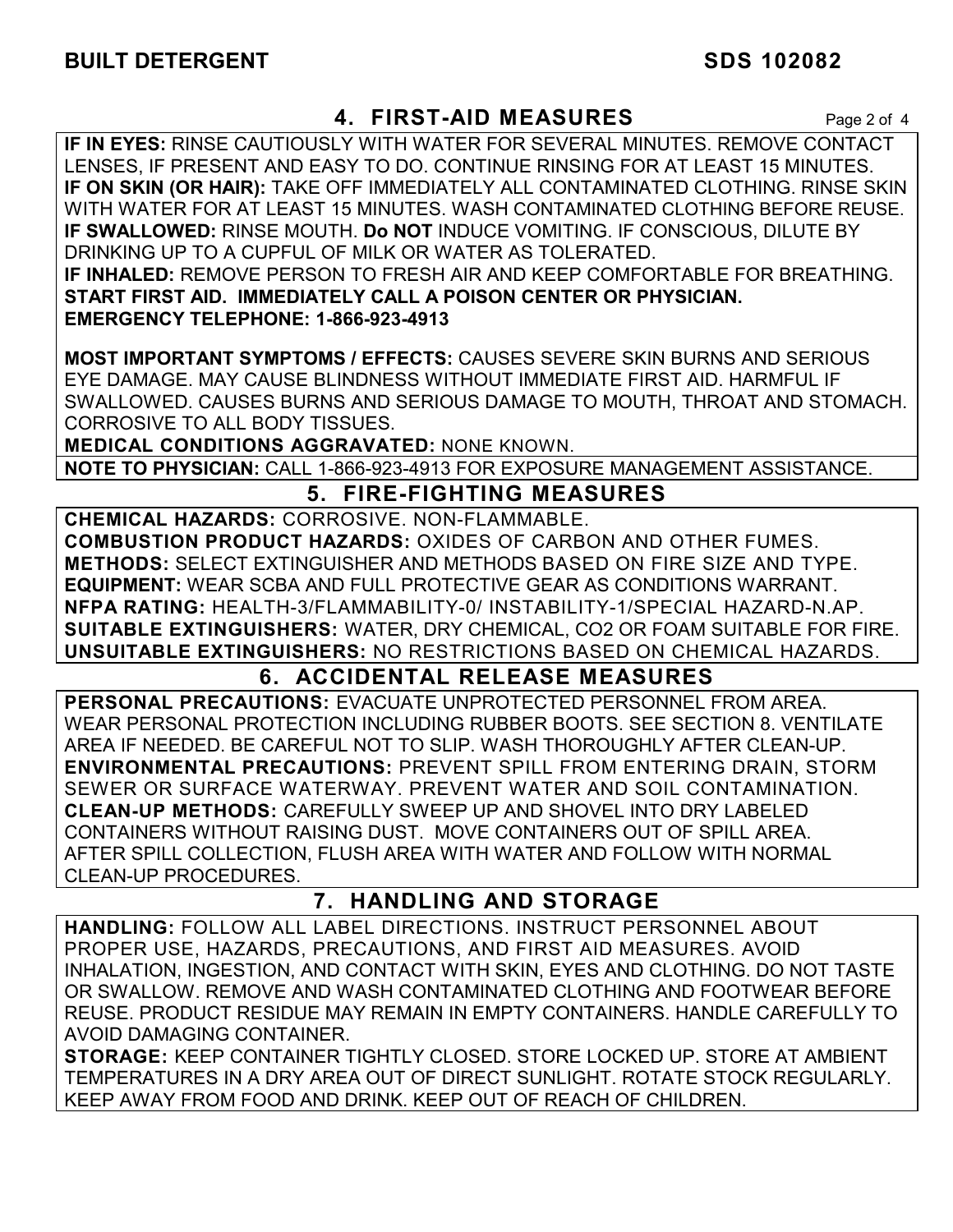### **BUILT DETERGENT SDS 102082**

#### **8. EXPOSURE CONTROLS / PERSONAL PROTECTION** Page 3 of 4

**EXPOSURE LIMITS:** SODIUM HYDROXIDE = 2 MG/M3 CEILING (ACGIH), 2 MG/M3 TWA (OSHA) SODIUM CARBONATE = NONE, SODIUM METASILICATE = NONE **ENGINEERING CONTROLS:** GENERAL ROOM VENTILATION IS TYPICALLY ADEQUATE.

#### **PERSONAL PROTECTION**

**EYES:** CHEMICAL-SPLASH SAFETY GOGGLES.

**HANDS:** CHEMICAL-RESISTANT PROTECTIVE GLOVES (NITRILE, NEOPRENE OR RUBBER). **RESPIRATORY:** WEAR DUST MASK IF HANDLING CREATES AIR-BORNE DUST.

**FEET:** PROTECTIVE FOOTWEAR.

**BODY:** SUITABLE PROTECTIVE CLOTHING.

**HYGIENE MEASURES:** HANDLE IN ACCORDANCE WITH GOOD INDUSTRIAL HYGIENE AND SAFETY PRACTICE. TAKE OFF IMMEDIATELY ALL CONTAMINATED CLOTHING AND WASH IT BEFORE REUSE. WASH HANDS AND AFFECTED AREAS THOROUGHLY AFTER HANDLING. PROVIDE SUITABLE FACILITIES FOR QUICK DRENCHING OR FLUSHING OF THE EYES AND BODY IN CASE OF CONTACT OR SPLASH HAZARD.

## **9. PHYSICAL AND CHEMICAL PROPERTIES**

| <b>APPEARANCE: GREEN / BROWN POWDER</b> | <b>AUTO-IGNITION TEMPERATURE: N.AV.</b>    |
|-----------------------------------------|--------------------------------------------|
| <b>ODOR: NONE</b>                       | <b>DECOMPOSITION TEMPERATURE: N.AV.</b>    |
| <b>pH CONCENTRATE: N.AP.</b>            | <b>EXPLOSIVE LIMITS (LEL/UEL): NONE</b>    |
| pH @ 2500 PPM SOLUTION: 12.0 (BASIC)    | <b>EVAPORATION RATE: N.AV.</b>             |
| pH @ USE DILUTION: 11.1 (BASIC)         | FLAMMABILITY (SOLID, GAS): N.AP.           |
| <b>PHYSICAL STATE: GRANULAR POWDER</b>  | <b>FLASH POINT: NONE</b>                   |
| <b>RELATIVE DENSITY (WATER): N.AV.</b>  | <b>INITIAL BOILING POINT/RANGE: N.AV.</b>  |
| <b>SOLUBILITY (WATER): MODERATE</b>     | <b>MELTING POINT/FREEZING POINT: N.AV.</b> |
| VAPOR PRESSURE: N.AV.                   | <b>ODOR THRESHOLD: N.AV.</b>               |
| <b>VAPOR DENSITY: N. AV.</b>            | PARTITION COEFF. (N-OCTANOL/WATER): N.AV   |
| VISCOSITY: N.AP.                        | <b>OTHER: N.AV.</b>                        |

**10. STABILITY AND REACTIVITY** 

**REACTIVITY:** MIXING WITH INCOMPATIBLES CAN RELEASE HEAT + HAZARDOUS GASES. **CHEMICAL STABILITY:** STABLE.

**POSSIBILITY OF HAZARDOUS REACTIONS:** SEE REACTIVITY. WILL NOT POLYMERIZE. **CONDITIONS TO AVOID: TEMPERATURES ABOVE 120°F (49°C) AND HIGH HUMIDITY. MATERIALS TO AVOID:** ACIDS, METALS + OTHER CHEMICALS. MIX ONLY WITH WATER. **HAZARDOUS DECOMPOSITION PRODUCTS:** NONE UNDER NORMAL CONDITIONS.

## **11. TOXICOLOGICAL INFORMATION**

**ROUTES OF EXPOSURE:** EYES, SKIN, INGESTION, INHALATION. **INFORMATION ON ROUTES OF EXPOSURE:** NO LC50/LD50 TEST DATA ON MIXTURE. **ACUTE EFFECTS /SYMPTOMS**: CORROSIVE TO ALL BODY TISSUES.  **EYES:** CAUSES SERIOUS EYE DAMAGE. MAY CAUSE PAIN, REDNESS AND WATERING.  **SKIN:** CAUSES SEVERE SKIN BURNS. MAY CAUSE DELAYED PAIN, REDNESS AND BLISTERING. **INGESTION:** CAUSES BURNS AND SERIOUS DAMAGE TO MOUTH, THROAT AND STOMACH. **INHALATION:** MAY CAUSE CORROSIVE EFFECTS TO NOSE, THROAT, AND RESPIRATORY SYSTEM. **CHRONIC / OTHER EFFECTS:** NO REPORTABLE GERM CELL MUTAGENS, SKIN SENSITIZERS, RESPIRATORY SENSITIZERS, REPRODUCTIVE TOXINS OR ASPIRATION HAZARDS. **SPECIFIC TARGET ORGANS (SINGLE/REPEATED):** NONE KNOWN. **NUMERICAL MEASURES OF TOXICITY:** ATEmix (ORAL-RAT) = 1660 MG / KG **CARCINOGENS:** NO REPORTABLE ACGIH, IARC, NTP, OR OSHA CARCINOGENS.